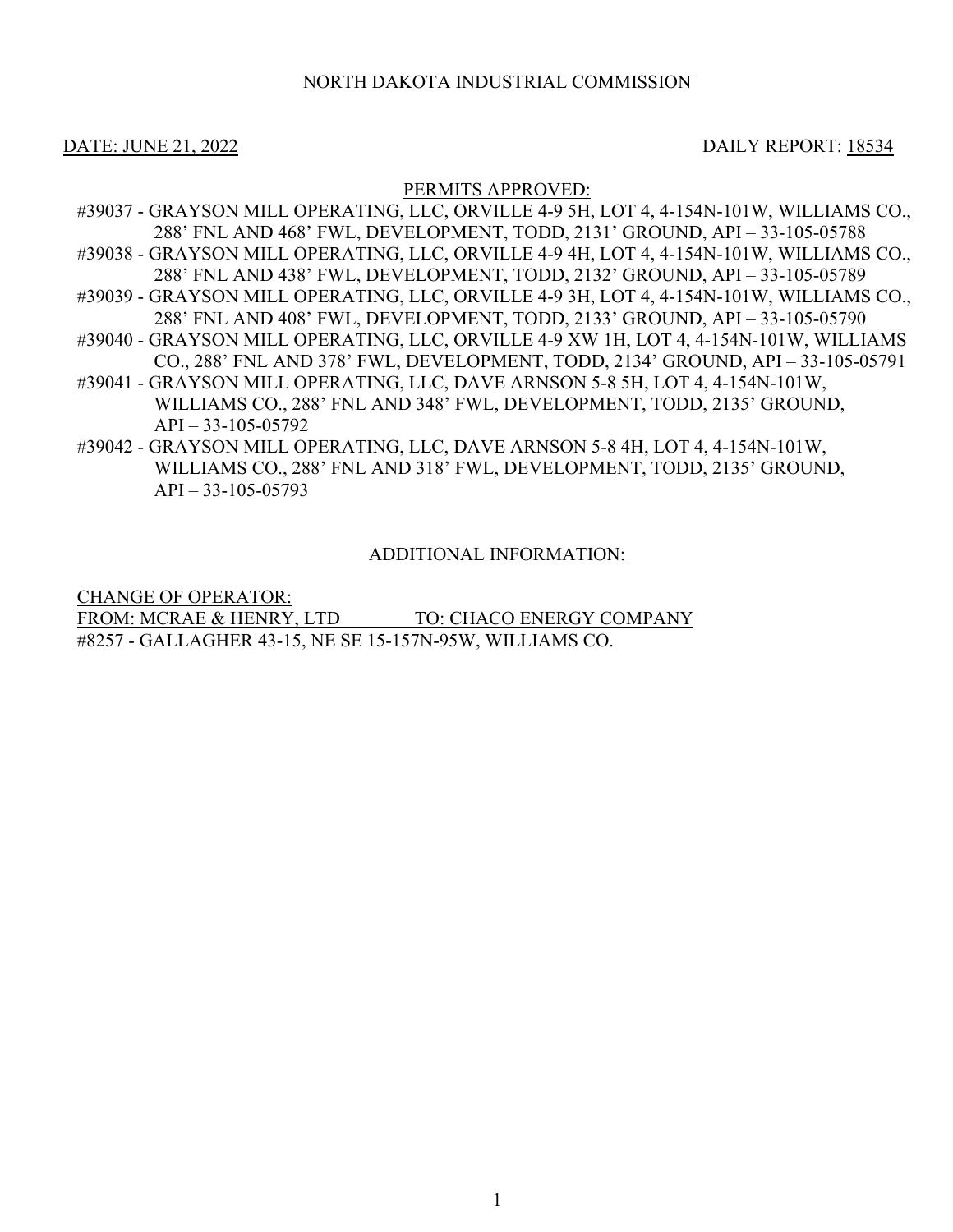\*Well data published at dmr.nd.gov/oilgas is now updating however Active Drilling Rigs, and rig viewing on the GIS Map Server are still impacted.

# When an estimated date of repair is available, we will update this service notice.

**If you have questions emai[l oilandgasinfo@nd.gov](mailto:oilandgasinfo@nd.gov)**

6/21/2022 – 42 ACTIVE RIGS

#### **COLUMN DEFINITIONS:**

**RIG ID** – Refers to the name of the rig.

**Well Operator** – Refers to the operator of the well where rig is located.

**Well name & Number** – Well name and number of well where rig is located.

**Current Location –** Quarter Quarter – Section – Township - Range

**County**

**File Number –** NDIC File Number of well where rig is located.

**API –** API Number of well where rig is located.

**Start Date** – The date when the **rig** started its most recent activity at the well location. This is not the spud date. Watch this video for how [to find the spud date of a well\\*](https://youtu.be/JjWwzuuMVpM). **Next Location -** Anticipated Next rig location. These are obtained from rig crews and are subject to changes determined by the operator. (MIRU – Moving in, rigging up)

|                                                |                                                                |                                         | <b>CURRENT</b>        |                 | <b>FILE</b> |            | <b>START</b> | <b>NEXT</b>                                                               |
|------------------------------------------------|----------------------------------------------------------------|-----------------------------------------|-----------------------|-----------------|-------------|------------|--------------|---------------------------------------------------------------------------|
| RIG ID                                         | <b>WELL OPERATOR</b>                                           | <b>WELL NAME &amp; NUMBER</b>           | <b>LOCATION</b>       | <b>COUNTY</b>   | NO.         | <b>API</b> | <b>DATE</b>  | <b>LOCATION</b>                                                           |
|                                                |                                                                | SETTERLUND 159-94-34C-27-               |                       |                 |             |            |              | <b>BATCH</b><br><b>DRILLING</b><br><b>LATERALS ON</b><br><b>MULTIWELL</b> |
| H & P 515                                      | PETRO-HUNT, L.L.C.                                             | 1HS                                     | SE SW 34 159N 94W     | <b>BURKE</b>    | 38861       | 3301301920 | 06/17/2022   | PAD.                                                                      |
| STONEHAM 17                                    | KODA RESOURCES OPERATING,<br>LLC.                              | STOUT 2918-4BH                          | NW NW 29 160N<br>102W | <b>DIVIDE</b>   | 38888       | 3302301459 | 06/18/2022   |                                                                           |
| <b>NABORS B1</b>                               | LIME ROCK RESOURCES III-A, L.P.                                | EMERSON 5-24-25H-143-96L                | SE SE 13 143N 96W     | <b>DUNN</b>     | 37602       | 3302504048 | 06/18/2022   |                                                                           |
| <b>PATTERSON</b><br>276                        | <b>RIMROCK OIL &amp; GAS WILLISTON LLC</b>                     | <b>TWO SHIELDS BUTTE 13-21</b><br>11TFH | SW SW 21 149N 92W     | <b>DUNN</b>     | 38216       | 3302504202 | 06/13/2022   |                                                                           |
| <b>TRUE DRILLING</b><br>39                     | <b>ENERPLUS RESOURCES USA</b><br><b>CORPORATION</b>            | ACE 149-92-31D-30H                      | SW SE 31 149N 92W     | <b>DUNN</b>     | 38343       | 3302504263 | 06/02/2022   |                                                                           |
| H & P 454                                      | CONTINENTAL RESOURCES, INC.                                    | FULLER 5-2H                             | LOT 4 02 146N 97W     | <b>DUNN</b>     | 38365       | 3302504275 | 06/13/2022   |                                                                           |
| NABORS B18                                     | WPX ENERGY WILLISTON, LLC                                      | <b>WOUNDED FACE 14-15HW</b>             | SW SE 15 148N 94W     | <b>DUNN</b>     | 38435       | 3302504299 | 05/26/2022   |                                                                           |
| <b>H &amp; P INTERNL</b><br>DRLNG H & P<br>429 | <b>MARATHON OIL COMPANY</b>                                    | AUGUSTA 41-16H                          | SE SE 09 146N 93W     | <b>DUNN</b>     | 38449       | 3302504305 | 06/14/2022   |                                                                           |
| H & P 456                                      | CONTINENTAL RESOURCES, INC.                                    | MEDICINE HOLE 10-27H                    | SW SE 27 146N 96W     | <b>DUNN</b>     | 38788       | 3302504422 | 06/13/2022   |                                                                           |
| CYCLONE 38                                     | CONTINENTAL RESOURCES. INC.                                    | <b>BONNEVILLE 7-26HSL</b>               | SE SE 27 146N 96W     | <b>DUNN</b>     | 38819       | 3302504437 | 06/11/2022   |                                                                           |
| TRUE 40                                        | <b>ENERPLUS RESOURCES USA</b><br><b>CORPORATION</b>            | SEAM 149-93-05A-08H                     | LOT 1 05 149N 93W     | <b>DUNN</b>     | 38847       | 3302504454 | 06/06/2022   |                                                                           |
| TRUE 37                                        | SINCLAIR OIL & GAS COMPANY                                     | <b>HOVDEN FEDERAL 3-20H</b>             | NE NE 29 146N 97W     | <b>DUNN</b>     | 38863       | 3302504458 | 06/17/2022   |                                                                           |
| <b>NABORS B6</b>                               | <b>BURLINGTON RESOURCES OIL &amp;</b><br><b>GAS COMPANY LP</b> | SADDLE BUTTE 44-9 TFH                   | SE SE 09 149N 96W     | <b>MCKENZIE</b> | 30925       | 3305306814 | 06/18/2022   |                                                                           |